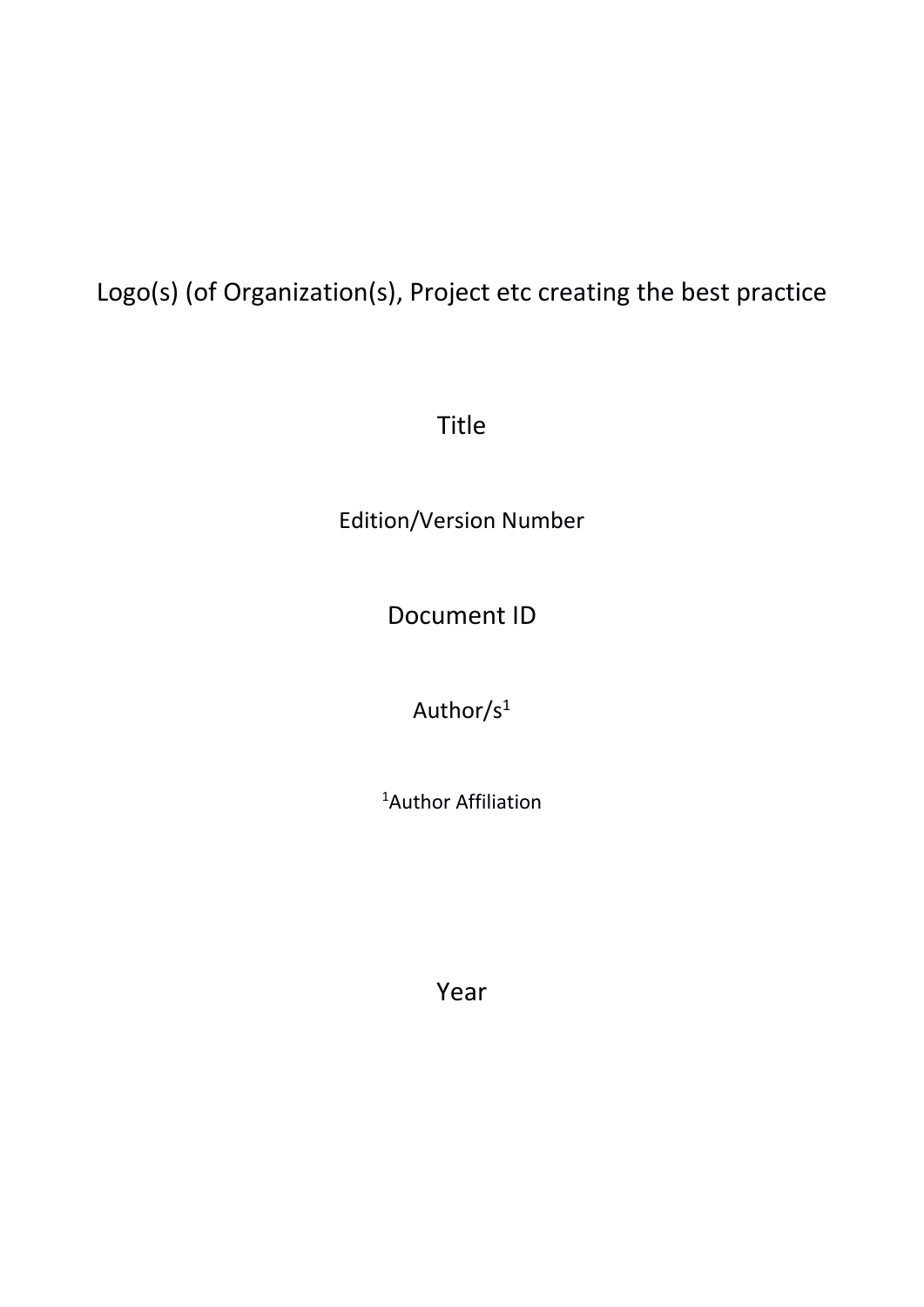# **TABLE OF CONTENTS**

**Best practices may be documented in the form of standard operating procedures or manuals or other formats. The list below are suggested sections and not all of these may be occurring in the document. Replace the page with N/A if the section is not available. Additional topic titles should be added to the table of contents in the appropriate section, inserting sequential number** 

 **Page Number**

# **1.0 Executive Summary/Abstract**

**2.0 Introduction** *(include scope of document and target audience)*

## **3.0 OCEAN APPLICATIONS**

**3.1 Issue being addressed**

## **3.2 Product of Best Practice**

## **3.3 Best Practice Description**

- 3.3.1 Output (product) type and description (including specific formats)
- 3.3.2 Steps for Implementation
- 3.3.3 Data Required
- 3.3.4 Tools, models or software used
- 3.3.5 International Standards used
- 3.3.6 Quality Control
- 3.3.7 Implementation challenges or issues
- 3.3.8 Visualization Tools
- 3.3.9 User Feedback Mechanisms

#### **4.0 Conclusions**

#### **5.0 Annexes**

- 5.1 LIST OF FIGURES
- 5.2 GLOSSARY
- 5.3 ACRONYMS
- 5.4 REFERENCES (include DOIs )

(Other contributing BP citations should be annotated, and live link provided to full text)

# **6.0 Document Data Sheet**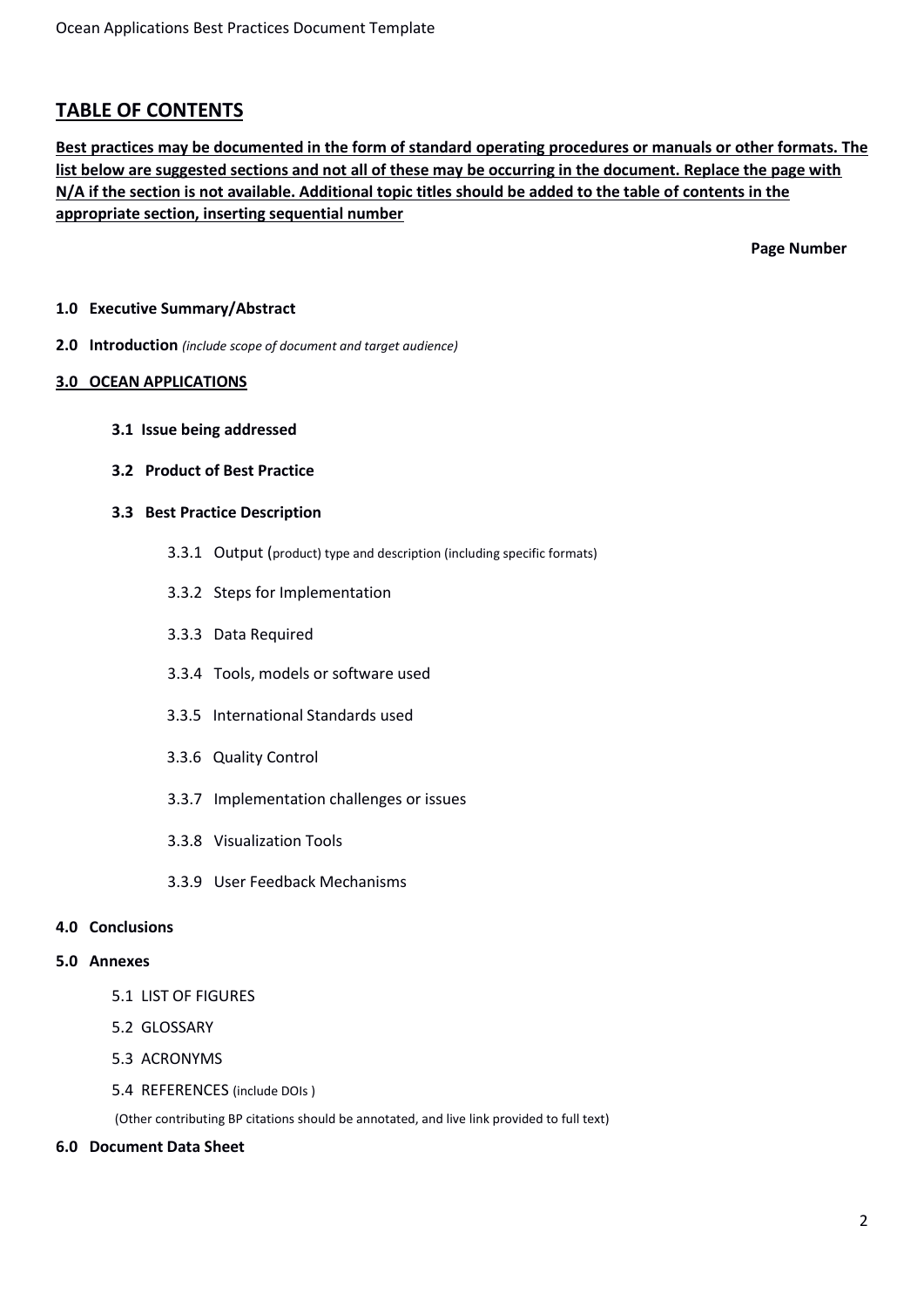# **Document Data Sheet for BP in REPORT FORMAT** (for submissions to

# [www.oceanbestpractices.](https://www.oceanbestpractices.org/)[org](https://www.oceanbestpractices.org/)**)**

The following pages contain the document data sheet which must be completed for submission of the best practice to the repository [\(www.oceanbestpractices.org\)](http://www.oceanbestpractices.org/). Please follow instructions carefully. We recommend including this document data sheet into your Best Practice document at the end. **Please do not change any formatting, entries in the left column, or the table structure.** The format below will allow automatic ingest of the data in this table into the [OceanBestPractices](https://www.oceanbestpractices.net/) Repository. Enter data only in the right-hand column.

Mandatory fields are indicated with \*\* but we strongly recommend that you provide data (if applicable) for all the metadata fields requested; this will allow you to unambiguously declare what your best practice is about and help our indexing technology make it more visible.

We recommend including this document data sheet into your Best Practice document. The format below will allow automatic ingest of the data in this table into th[e OceanBestPractices](https://www.oceanbestpractices.net/) Repository. Enter data only in the right-hand column and **please do not change any entries in the left column, the formatting, or the table structure.** Mandatory fields are indicated with \*\* but we strongly recommend that you provide as much applicable data as possible, as this will allow you to unambiguously declare what your practice is about and help make it more visible.

| Language:                                                                                                                                                                                                                                                                       |  |  |  |
|---------------------------------------------------------------------------------------------------------------------------------------------------------------------------------------------------------------------------------------------------------------------------------|--|--|--|
| Enter the language of the full text deposit, If the                                                                                                                                                                                                                             |  |  |  |
| language does not appear in the list below, please enter                                                                                                                                                                                                                        |  |  |  |
| 'Other'. If the content does not really have a language                                                                                                                                                                                                                         |  |  |  |
| (for example, if it is software, a dataset or an image)                                                                                                                                                                                                                         |  |  |  |
| please enter 'N/A'.                                                                                                                                                                                                                                                             |  |  |  |
|                                                                                                                                                                                                                                                                                 |  |  |  |
| English     Chinese     French     German                                                                                                                                                                                                                                       |  |  |  |
| Italian     Japanese     Spanish     Other     N/A                                                                                                                                                                                                                              |  |  |  |
| <b>Methodology type:</b>                                                                                                                                                                                                                                                        |  |  |  |
| Enter the type of methodological document you are                                                                                                                                                                                                                               |  |  |  |
| submitting. Please enter all that apply. Separate entries                                                                                                                                                                                                                       |  |  |  |
| with a semicolon (;)                                                                                                                                                                                                                                                            |  |  |  |
|                                                                                                                                                                                                                                                                                 |  |  |  |
|                                                                                                                                                                                                                                                                                 |  |  |  |
| <b>N/A</b>                                                                                                                                                                                                                                                                      |  |  |  |
| <b>Guidelines &amp; Policies</b>                                                                                                                                                                                                                                                |  |  |  |
| Guidelines & Policies: A set of conventions and options to advice action; an indication or outline of conduct. Policies are generally<br>high-level guidelines on expected or acceptable behaviour, especially of a governmental body                                           |  |  |  |
| Method                                                                                                                                                                                                                                                                          |  |  |  |
| Method: A documented procedure, a step-by-step set of instructions for accomplishing a task. Examples include manuals,<br>scientific/medical protocols, standard test methods and standard practices (e.g. standard operation procedures)                                       |  |  |  |
| Methodological commentary/perspect                                                                                                                                                                                                                                              |  |  |  |
| Methodological commentary/perspective: Narrative reflections on or discussion of a methodological document                                                                                                                                                                      |  |  |  |
| Description of a metrology standard                                                                                                                                                                                                                                             |  |  |  |
| description of a metrology standard: Documentation of a physical standard used for metrology (e.g. a manufactured object used to<br>calibrate sensors)                                                                                                                          |  |  |  |
| Specification of criteria                                                                                                                                                                                                                                                       |  |  |  |
| Specification of criteria: a description of requirements (e.g. a technical, quality assurance and inclusivity requirements) that a<br>methodology should comply with in order to fullfil the expectations of a community or organisation                                        |  |  |  |
| Reports with methodological relevance                                                                                                                                                                                                                                           |  |  |  |
| Reports with methodological relevance: a report of any activity which has relevance to methodology (e.g. a set of existing methods<br>were compared, a report on a field expedition where new technology was tested, or a report on a computational benchmarking<br>experiment) |  |  |  |
| Training/Educational material                                                                                                                                                                                                                                                   |  |  |  |
| Training/Educational material: Documents designed specifically for training and/or educational activities, rather than to accomplish<br>a task in an operational context.                                                                                                       |  |  |  |
|                                                                                                                                                                                                                                                                                 |  |  |  |
|                                                                                                                                                                                                                                                                                 |  |  |  |
|                                                                                                                                                                                                                                                                                 |  |  |  |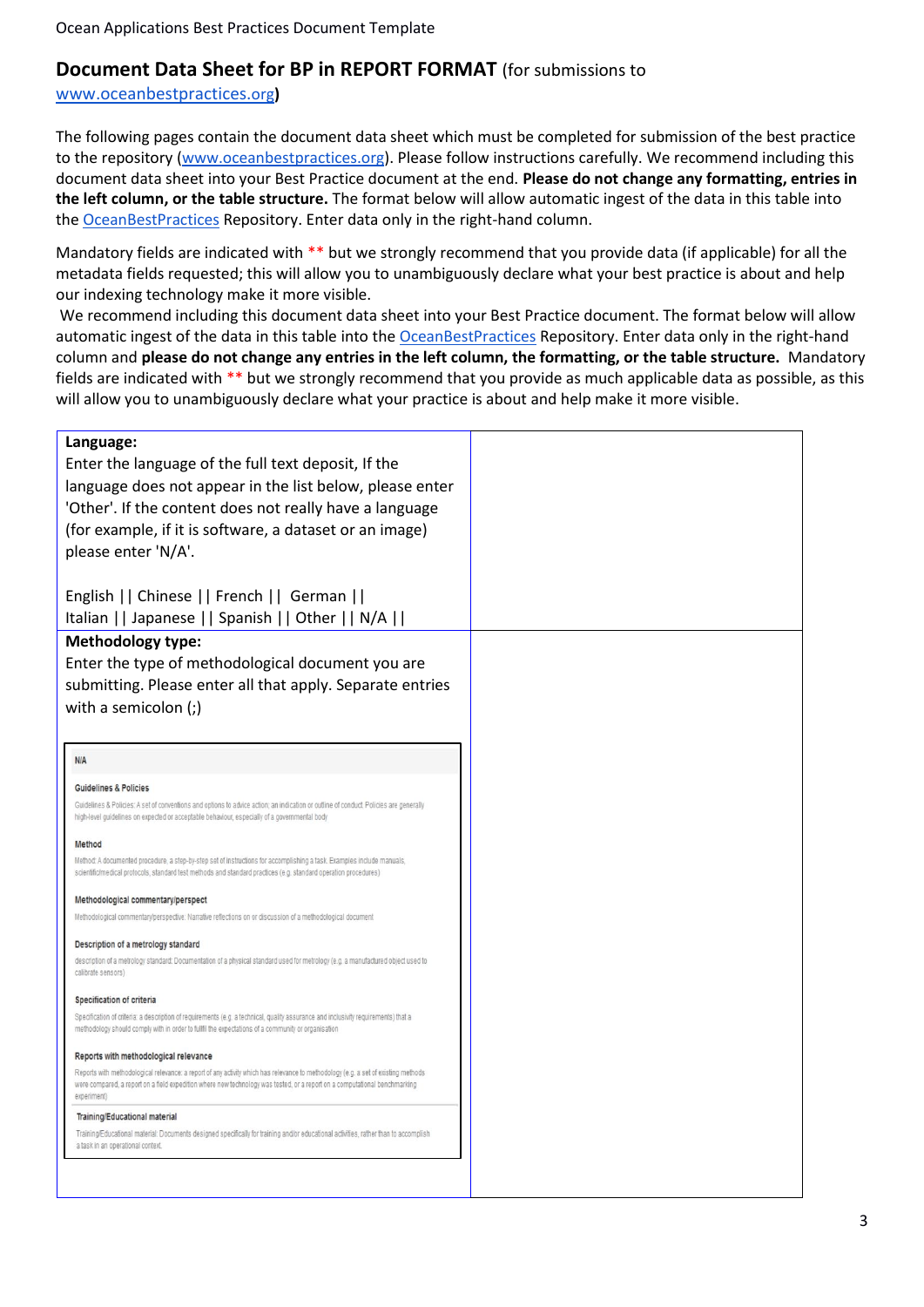| <b>Adoption level:</b>                                      |            |
|-------------------------------------------------------------|------------|
| Please indicate how broadly the uploaded methodology        |            |
| is used and/or adopted; please select all that apply.       |            |
| Novel (no adoption outside originators)                     |            |
| Validated (tested by third parties)                         |            |
| Organisational                                              |            |
| Multi-organisational                                        |            |
| <b>National</b>                                             |            |
| <b>International</b>                                        |            |
| N/A                                                         |            |
| <b>Endorsement (author declared):</b>                       |            |
| Please enter if your submission (in its entirety) has been  |            |
| endorsed by an organisation or community as one or          |            |
| more of the following:                                      |            |
| De jure standard: A methodology that an official authority  |            |
| has legally declared as a reference or authoritative model. |            |
| De facto standard: A methodology that has become a          |            |
| reference or authoritative model through wide adoption and  |            |
| common use in at least one community of practitioners.      |            |
| Good practice: A methodology that has repeatedly produced   |            |
| reliable, fit-for-purpose results with regard to its stated |            |
| objectives.                                                 |            |
| Recommended practice: A methodology that has been           |            |
| recommended for use by an authority, organisation,          |            |
| community, or other group.                                  |            |
| Best practice: A methodology that has repeatedly            |            |
| reproduced superior results relative to other methodologies |            |
| with the same objective and which has been adopted and      |            |
| employed by multiple organisations.                         |            |
| <b>Endorsement (external):</b>                              |            |
| Please indicate whether this submission (in its entirety)   |            |
| has been endorsed by an organisation or community.          | <b>YES</b> |
|                                                             | <b>NO</b>  |
| Please name the organisation or community that              |            |
| performed the endorsement above.                            |            |
|                                                             |            |
| Author Last, First Name(s) **                               |            |
| Separate multiple entries with a semicolon (;)              |            |
| e.g.: Smith, Joseph; Jones, H.; (enter the name/s as it     |            |
| appears in the document in the correct order)               |            |
| <b>Author ORCID(s)</b>                                      |            |
| eg. 0000-0002-4366-3088                                     |            |
| Separate multiple entries with a semicolon (;)              |            |
| Visit https://orcid.org/ to register                        |            |
| The order of these entries should correspond to that of the |            |
| names above                                                 |            |
| <b>Editor Last, First Name(s)</b>                           |            |
| Where there is no personal author list the editor/s.        |            |
| Separate multiple entries with a semicolon (;)              |            |
| (enter the name/s as it appears in the document in the      |            |
| correct order)                                              |            |
| eg: Buttigieg, Pier Luigi; Simpson, Pauline;                |            |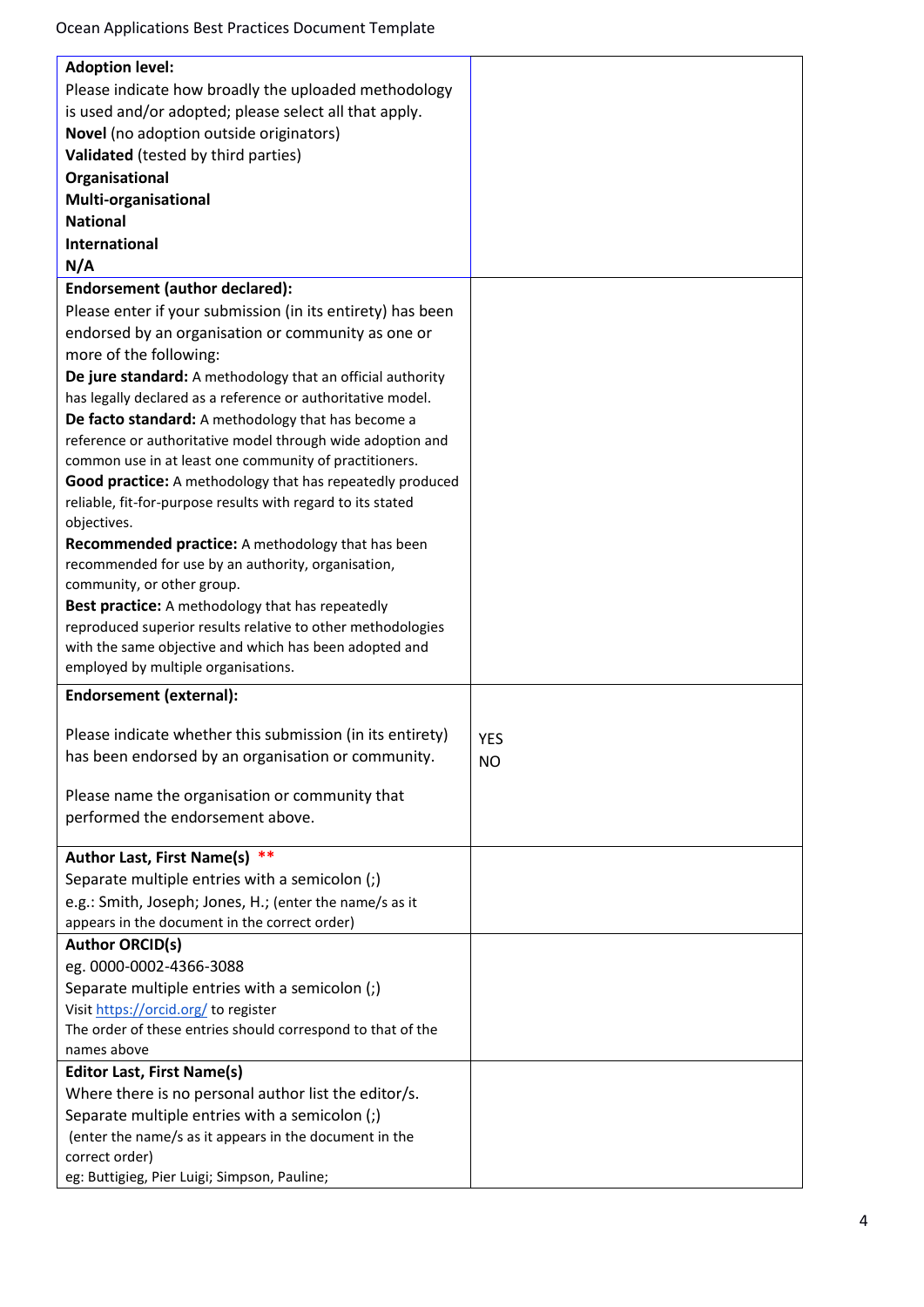Ocean Applications Best Practices Document Template

| <b>Editor ORCID(s)</b>                                        |  |
|---------------------------------------------------------------|--|
| e.g.: 0000-0002-4366-3088                                     |  |
| The order of these entries should correspond to that of       |  |
| the names above. Separate multiple entries with a             |  |
| semicolon (;)                                                 |  |
| <b>Corporate Author</b>                                       |  |
| Where there is no personal author or editor enter the         |  |
| organization, project or team name responsible for            |  |
| creating the best practice, eg. CleanSea Project              |  |
| Date of Issue (yyyy-mm-dd) **                                 |  |
| e.g. 2018-05-21                                               |  |
| Recommended Next Content Review Date (yyyy-mm-                |  |
| dd)                                                           |  |
| Please indicate the date which you believe the                |  |
| document should be revised and updated                        |  |
| English-language document title **                            |  |
| Entries should be in English.                                 |  |
| If applicable, include a sub-title after a colon (:) and      |  |
| version number after the title text (e.g. Version 3.2).       |  |
| Alternative or Non-English document title                     |  |
| If the title was not originally in English, please include it |  |
| in its original form here. If applicable, include a sub-title |  |
| after a colon (:) and version number after the title text     |  |
| (e.g. Version 3.2).                                           |  |
| Recommended Next Content Review Date (yyyy-mm-                |  |
| dd)                                                           |  |
| Please indicate the date which you believe the                |  |
| document should be revised and updated                        |  |
| <b>Place of Publication</b>                                   |  |
| e.g.: Plouzane, France                                        |  |
| This should correspond to the publisher name(s)               |  |
| provided below.                                               |  |
| Publisher Name(s) **                                          |  |
| e.g.: Institut Français de Recherche pour l'Exploitation de   |  |
| la Mer (IFREMER)                                              |  |
|                                                               |  |
| Please state the Institute's (Issuing Organization) name      |  |
| as it is specified in official communications. Separate       |  |
| multiple publisher entries with a semicolon (;)               |  |
| Pages or Extent                                               |  |
| e.g.: 57pp. Use straight through pagination of document       |  |
| e.g. 39pp. & Annexes Use pagination of the document           |  |
| body text                                                     |  |
| e.g. 12 mins (for video)                                      |  |
|                                                               |  |
| <b>Series and/or Document Number(s)</b>                       |  |
| If applicable, list creator document identifiers,             |  |
| e.g.: SIP Protocol Series 6; JERICO-NEXT-W2-D2.1.-            |  |
| 24112016-V2.0                                                 |  |
| Separate multiple entries with a semicolon (;).               |  |
|                                                               |  |
|                                                               |  |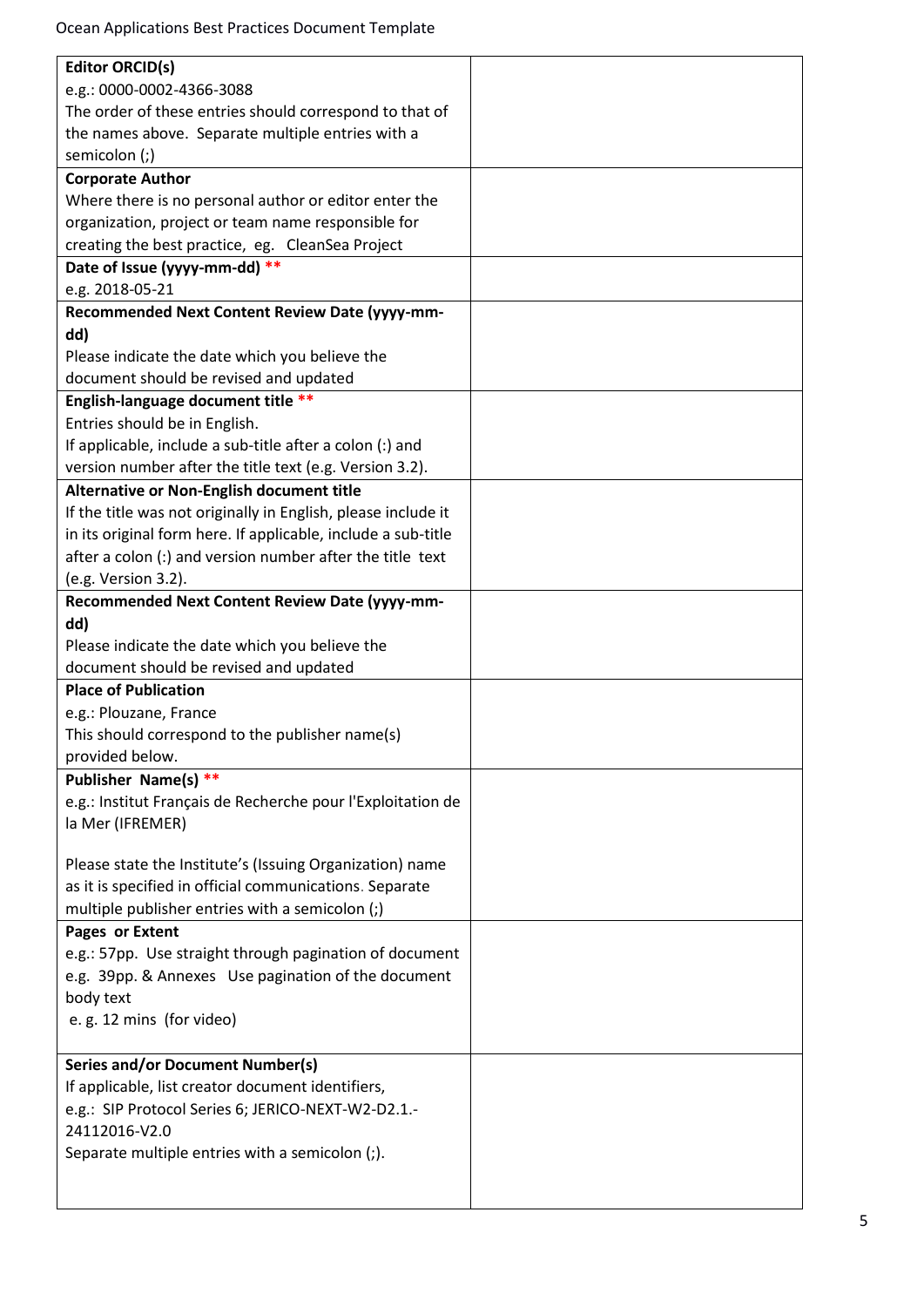| <b>External identifiers</b>                                                                                                              |                                      |
|------------------------------------------------------------------------------------------------------------------------------------------|--------------------------------------|
| e.g. DOI: xxxxxx ; ISBN: xxxxxx                                                                                                          |                                      |
| Separate multiple entries with a semicolon (;).                                                                                          |                                      |
| <b>Official location of document</b>                                                                                                     |                                      |
|                                                                                                                                          | Organisation, publisher or project - |
| Enter one URL for te document: of organization;                                                                                          | Code Repository -                    |
| publisher, projects; Code Repository; Dataset; Other.                                                                                    | Dataset -<br>Other -                 |
|                                                                                                                                          |                                      |
| <b>Contact person - Last, First names</b>                                                                                                |                                      |
| e.g. Smith, Joseph                                                                                                                       |                                      |
| Contact person - Email **                                                                                                                |                                      |
| Abstract/Summary **                                                                                                                      |                                      |
| Free text, Please provide a brief summary of your best                                                                                   |                                      |
| practice including, as appropriate, a brief descriptions of                                                                              |                                      |
| what techniques your best practice is about, which                                                                                       |                                      |
| ocean environments or regions it targets, the primary                                                                                    |                                      |
| sensors covered, what type of                                                                                                            |                                      |
| data/measurements/observing platform it covers, limits                                                                                   |                                      |
| to its applicability and note the community of practice                                                                                  |                                      |
| that developed the best practice.                                                                                                        |                                      |
| Refereed Status**                                                                                                                        |                                      |
| Has this document been peer reviewed/refereed? Please                                                                                    |                                      |
| enter YES, NO or UNKNOWN                                                                                                                 |                                      |
| <b>Maturity Level</b>                                                                                                                    |                                      |
| If applicable, enter the maturity level of the                                                                                           |                                      |
| methodology in the document                                                                                                              |                                      |
| N/A: where maturity level not applicable                                                                                                 |                                      |
| Mature: Methodologies are well demonstrated for a given objective,                                                                       |                                      |
| documented and peer reviewed; methods are commonly used by                                                                               |                                      |
| more than one organization (TRL 7-9)                                                                                                     |                                      |
| Pilot or Demonstrated: Methodologies are being demonstrated and<br>validated; limited consensus exists on widespread use or in any given |                                      |
| situation (TRL 4-6)                                                                                                                      |                                      |
| <b>Concept:</b> A methodology is being developed at one institution(s) but                                                               |                                      |
| has not been agreed to by the community; requirements and form                                                                           |                                      |
| for a methodology are understood (TRL 1-3)                                                                                               |                                      |
| <b>Spatial Coverage</b>                                                                                                                  |                                      |
| If applicable, please specify the region where the best                                                                                  |                                      |
| practice is applied. For regional term guidance use the                                                                                  |                                      |
| following link:                                                                                                                          |                                      |
| https://www.nodc.noaa.gov/worlddatacenter/regions.ht                                                                                     |                                      |
| ml. e.g. SW Pacific Ocean                                                                                                                |                                      |
| <b>Sustainable Development Goals, Targets, and Indicators</b><br>$**$                                                                    |                                      |
| If applicable, please specify if the best practice has                                                                                   |                                      |
| application for a sustainable development goal. Target                                                                                   |                                      |
| number is required and should be entered e.g 14.1                                                                                        |                                      |
| Add Indicator if applicable eg. 14.1.1                                                                                                   |                                      |
| Refer to this page for more information:                                                                                                 |                                      |
| https://sustainabledevelopment.un.org/                                                                                                   |                                      |
| Separate multiple entries with a semicolon (;)                                                                                           |                                      |
| Enter N/A if not applicable                                                                                                              |                                      |
|                                                                                                                                          |                                      |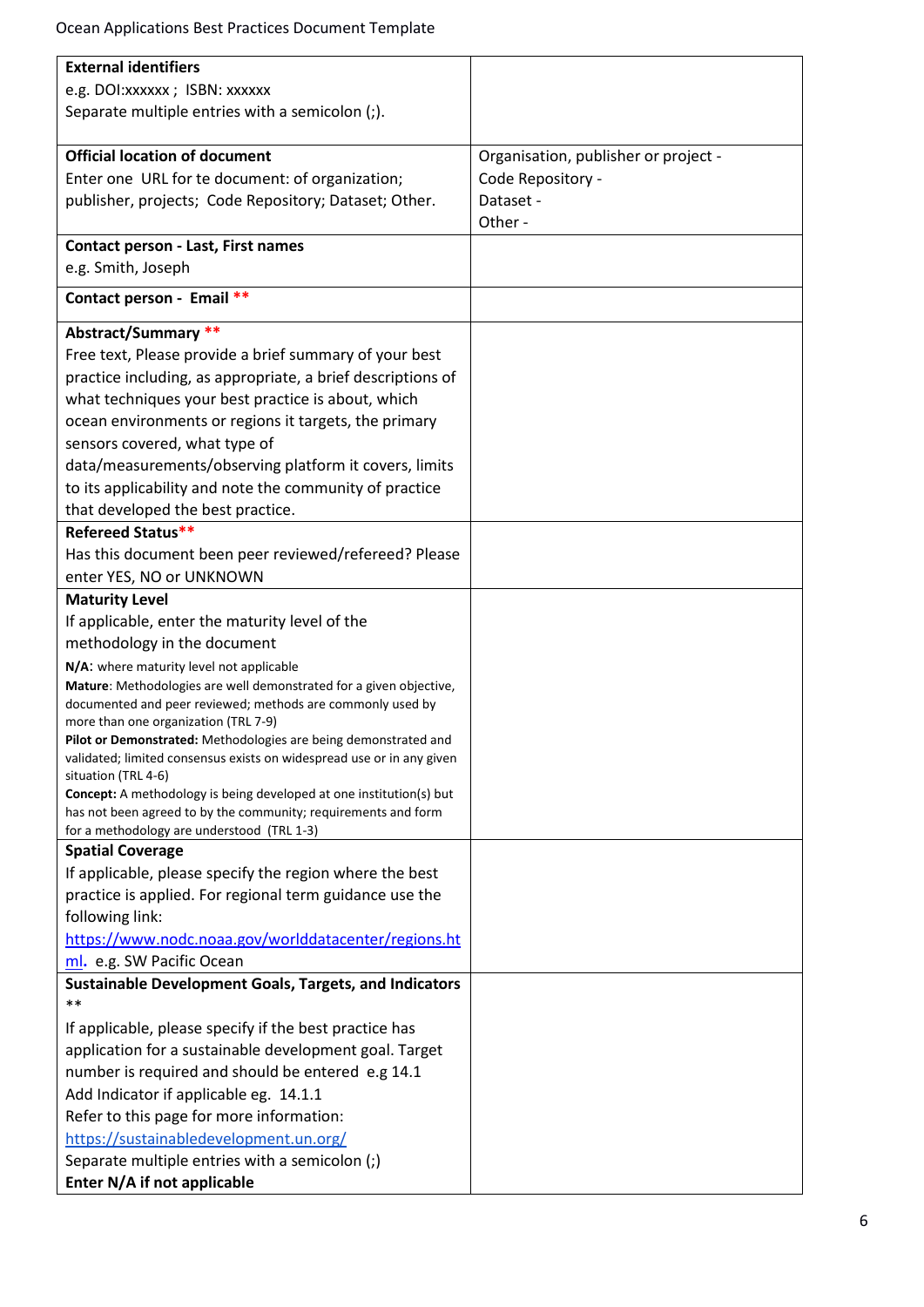| <b>Essential Ocean Variables (EOV)</b>                     |   |
|------------------------------------------------------------|---|
| Copy and paste standard variable names from the list on    |   |
| this link.                                                 |   |
| Separate multiple entries with a semicolon(;)              |   |
| Enter N/A if not applicable                                |   |
| <b>Essential Biodiversity Variables (EBV)</b>              |   |
| Copy and paste names from this link                        |   |
| Separate multiple entries with a semicolon(;)              |   |
| Enter N/A if not applicable                                |   |
| <b>Essential Climate Variables (ECV)</b>                   |   |
| Copy and paste standard variable names from the list on    |   |
| this link (e.g for atmospheric variables not already under |   |
| EOV <sub>s</sub> )                                         |   |
| Separate multiple entries with a semicolon(;)              |   |
| Enter N/A if not applicable                                |   |
| <b>Other Variables</b>                                     |   |
| Please list here any other variable relevant to your       |   |
| document that are not included as EOVs, ECVs, EBVs or      |   |
| supporting variables above, (e.g. ice accretion,           |   |
| anthropogenic carbon)                                      |   |
| Separate multiple entries with a semicolon(;)              |   |
| Enter N/A if not applicable                                |   |
| <b>Sensors</b>                                             | F |
| If applicable, please list here the type of sensor/s and   |   |
| manufacturers that are mentioned in the best practice,     |   |
| e.g. Water sampler General Oceanics.                       |   |
| Separate multiple entries with a semicolon (;).            |   |
| Enter N/A if not applicable                                |   |
| <b>Other Keywords</b>                                      |   |
| Add any other key words, e.g. Melt pond; Diatoms;          |   |
| Absorption coefficient                                     |   |
|                                                            |   |
| Separate multiple entries with a semicolon (;).            |   |
| <b>Bibliographic Citation **</b>                           |   |
| Enter the form in which you would like your                |   |
| article cited. For example, consider this report           |   |
| citation format:                                           |   |
|                                                            |   |
| Author/Editor (Year) Title. Place of Publication,          |   |
| Publisher, Pages. (Series Document ID). DOI:               |   |
| License **                                                 |   |
| (click to view license)                                    |   |
| Choose one of the following:                               |   |
| G                                                          |   |
| All rights reserved<br>Public Domain (CCO)                 |   |
| CC BY-NC-SA 4.0                                            |   |
| <b>CC BY-SA 4.0</b>                                        |   |
| <b>CC BY 4.0</b>                                           |   |
| Other (please specify)                                     |   |
| No Creative Commons License                                |   |
|                                                            |   |
| <b>CC=Creative Commons</b>                                 |   |